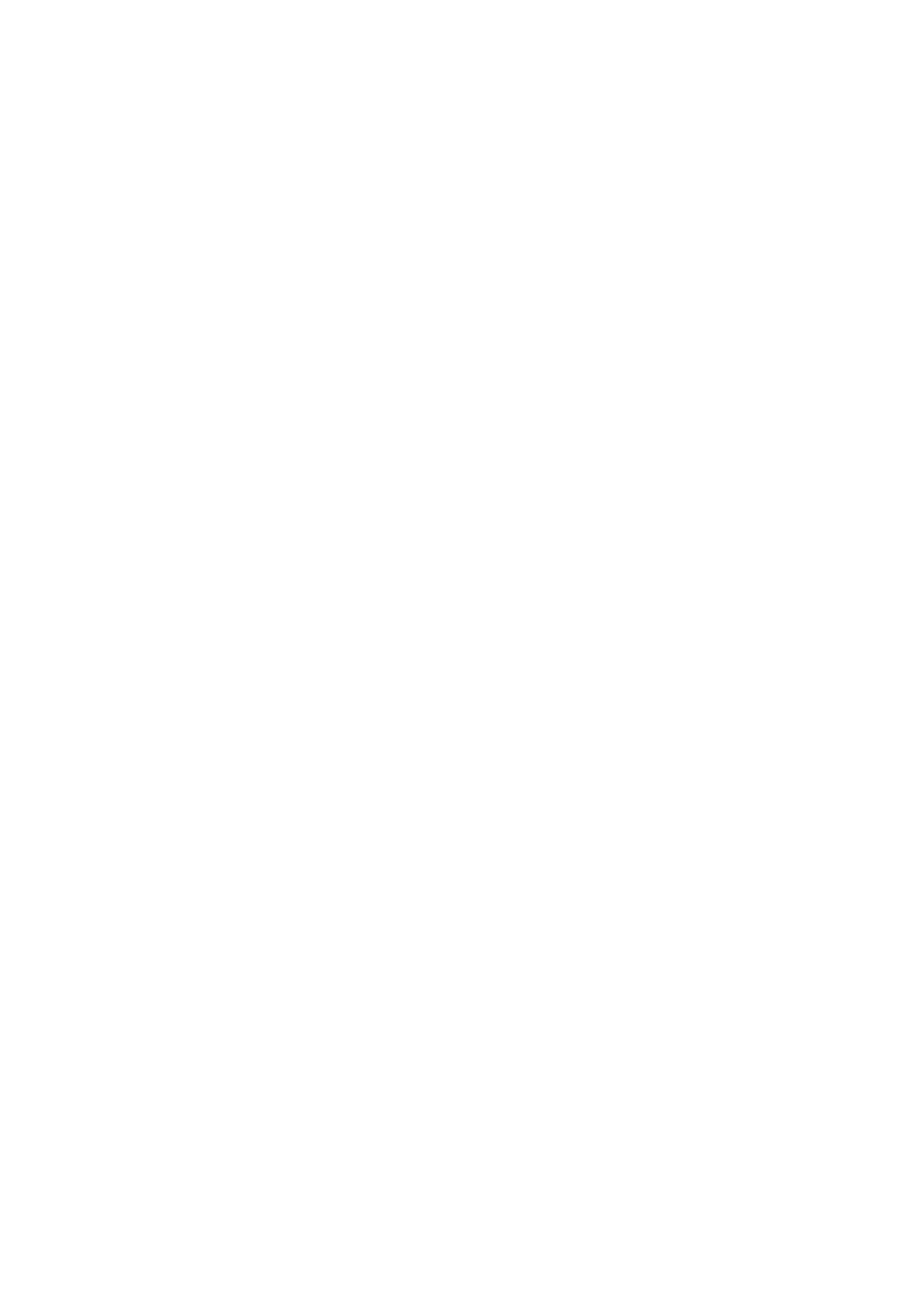# **Introduction**

### **The Public Interest Advocacy Centre**

The Public Interest Advocacy Centre (PIAC) is an independent, non-profit law and policy organisation that works for a fair, just and democratic society, empowering citizens, consumers and communities by taking strategic action on public interest issues.

PIAC identifies public interest issues and, where possible and appropriate, works co-operatively with other organisations to advocate for individuals and groups affected. PIAC seeks to:

- expose and redress unjust or unsafe practices, deficient laws or policies;
- promote accountable, transparent and responsive government;
- encourage, influence and inform public debate on issues affecting legal and democratic rights;
- promote the development of law that reflects the public interest;
- develop and assist community organisations with a public interest focus to pursue the interests of the communities they represent;
- develop models to respond to unmet legal need; and
- maintain an effective and sustainable organisation.

Established in July 1982 as an initiative of the Law Foundation of New South Wales, with support from the NSW Legal Aid Commission, PIAC was the first, and remains the only broadly based public interest legal centre in Australia. Financial support for PIAC comes primarily from the NSW Public Purpose Fund and the Commonwealth and State Community Legal Services Program. PIAC also receives funding from the NSW Government Department of Water and Energy for its work on utilities, and from Allens Arthur Robinson for its Indigenous Justice Program. PIAC also generates income from project and case grants, seminars, consultancy fees, donations and recovery of costs in legal actions.

### **PIAC's work on law reform and freedom of speech**

PIAC has a long history of advocating for freedom of speech and the right to protest through its public interest litigation and policy work. Since its establishment in 1982, PIAC has provided legal advice and representation in a number of cases in support of the right to freedom of speech. For example, PIAC represented the Media Entertainment and Arts Alliance when it intervened in the leading High Court cases of Lange v Australian Broadcasting Corporation<sup>1</sup> and Levy v The State of Victoria.<sup>2</sup>

A significant area of PIAC's current and previous work relates to the promotion, enforcement and development of human rights. This includes the right to freedom of speech, which is recognised as a fundamental human right in Article 19 of the Universal Declaration of Human Rights and Article 19 of the International Covenant on Civil and Political Rights.<sup>3</sup> PIAC conducts casework in relation to many other human rights, such as in the areas of privacy, discrimination, freedom of information, detention (including immigration detention), voting and election issues. As such, PIAC has extensive experience litigating and speaking out about the impacts of laws, policies, programs and conduct on people's human rights.

<sup>&</sup>lt;sup>1</sup> Lange v Australian Broadcasting Corporation (1997) 189 CLR 520.<br><sup>2</sup> Levy v The State of Victoria (1997) 189 CLR 579.

<sup>3</sup> International Covenant on Civil and Political Rights, opened for signature 16 December 1966, 999 UNTS 171 (entered into force 23 March 1976) ratified by Australia on 13 August 1980 (entered into force for Australia on 13 November 1980, except article 41, which entered into force for Australia on 28 January 1993).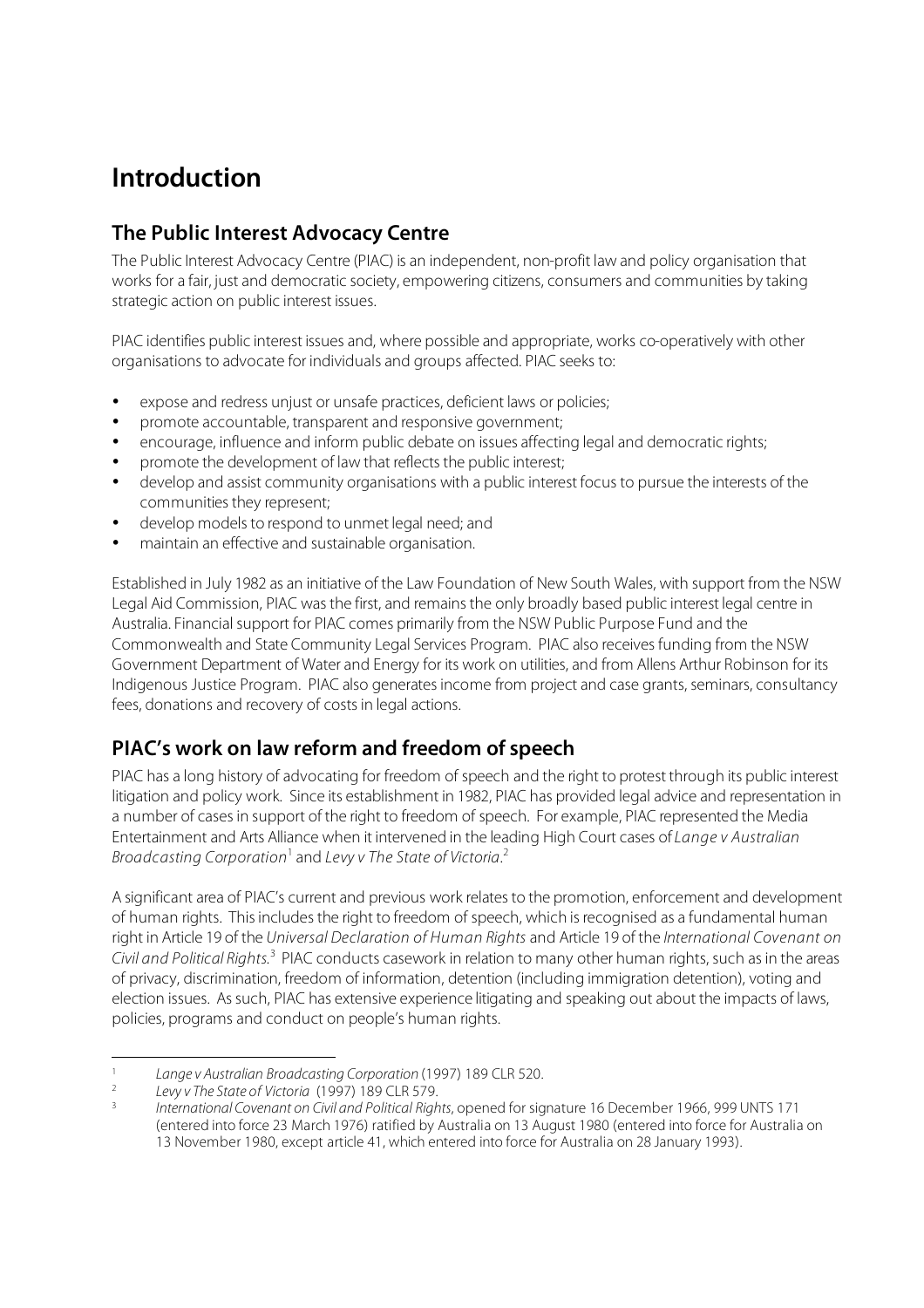PIAC has also had a specific policy focus on human rights for many years. Since 2003, PIAC has increased awareness of human rights across diverse sectors of the community as well as facilitated dialogue about mechanisms for protecting human rights in Australia through its Protecting Human Rights in Australia Project. PIAC has made submissions to various inquiries conducted in NSW and federally over the last five years into human rights protection and into laws that have impacted on human rights. PIAC has also taken on the role of secretariat and convenor of the NSW Charter Group, a coalition of individuals and organisations in NSW committed to achieving an independent community consultation on human rights in NSW. PIAC delivers regular training on human rights.

Following the announcement by the Hon Robert McClelland on 10 December 2008 of the national human rights consultation, PIAC turned its focus to the national consultation. Since that date, PIAC has conducted a range of community consultation processes and worked closely with its diverse networks to encourage those least likely to respond to the consultation to take part. This has included working with the following communities: homeless people, people with mental illness, Aboriginal people, prisoners and former prisoners, older Australians and people with disabilities. While most of this work has been done in NSW, PIAC also worked with organisations in Tasmania to deliver several workshops in April 2009 to encourage participation as well as workshops nationally (including in the Northern Territory) through its Project Human Rights in Australia project.

PIAC is also actively working to achieve social justice for Indigenous people through its Indigenous Justice Program (IJP) and more broadly. The aims of the IJP are to:

- identify public interest issues which impact on Indigenous people;
- conduct public interest advocacy, litigation and policy work on behalf of Indigenous clients and communities; and
- strengthen the capacity of Indigenous people to engage in public policy making and advocacy.

Through the IJP, PIAC has conducted policy and advocacy work in relation to issues such as policing, children in detention, access to justice and a wide range of civil matters and has acted for members of the stolen generations seeking to achieve redress for the experiences, harm and abuses suffered as a consequence of the laws, policies and practices of past governments that led to the forcible removal of Indigenous children from their families. PIAC has, through the IJP, assisted Indigenous clients in actions under the Racial Discrimination Act 1975 (Cth).

#### **General comments**

PIAC welcomes the opportunity to make a submission to the Alice Springs Town Council (the Council) about its draft amendments to the Alice Springs (Control of Public Places) By-Laws and the Alice Springs (Todd Mall) Bylaws (the draft by-laws).

PIAC is aware that a number of other organisations, including the Northern Territory Legal Aid Commission, have made detailed submissions raising general concerns about the draft by-laws. PIAC endorses the submissions made by the Northern Territory Legal Aid Commission dated 27 July 2009.

In this submission PIAC has chosen to limit its comments to raising concerns about the validity of clause 34 of the draft by-laws as PIAC contends that this clause may be unconstitutional and/or ultra vires.

#### **Implied freedom of political communication and clause 34**

Clause 34 of the draft by-laws prohibits a person, without a permit, from demonstrating, protesting, speaking, or 'otherwise behav[ing] in a way that is apparently intended to publicise the person's view about a particular issue' in a public place.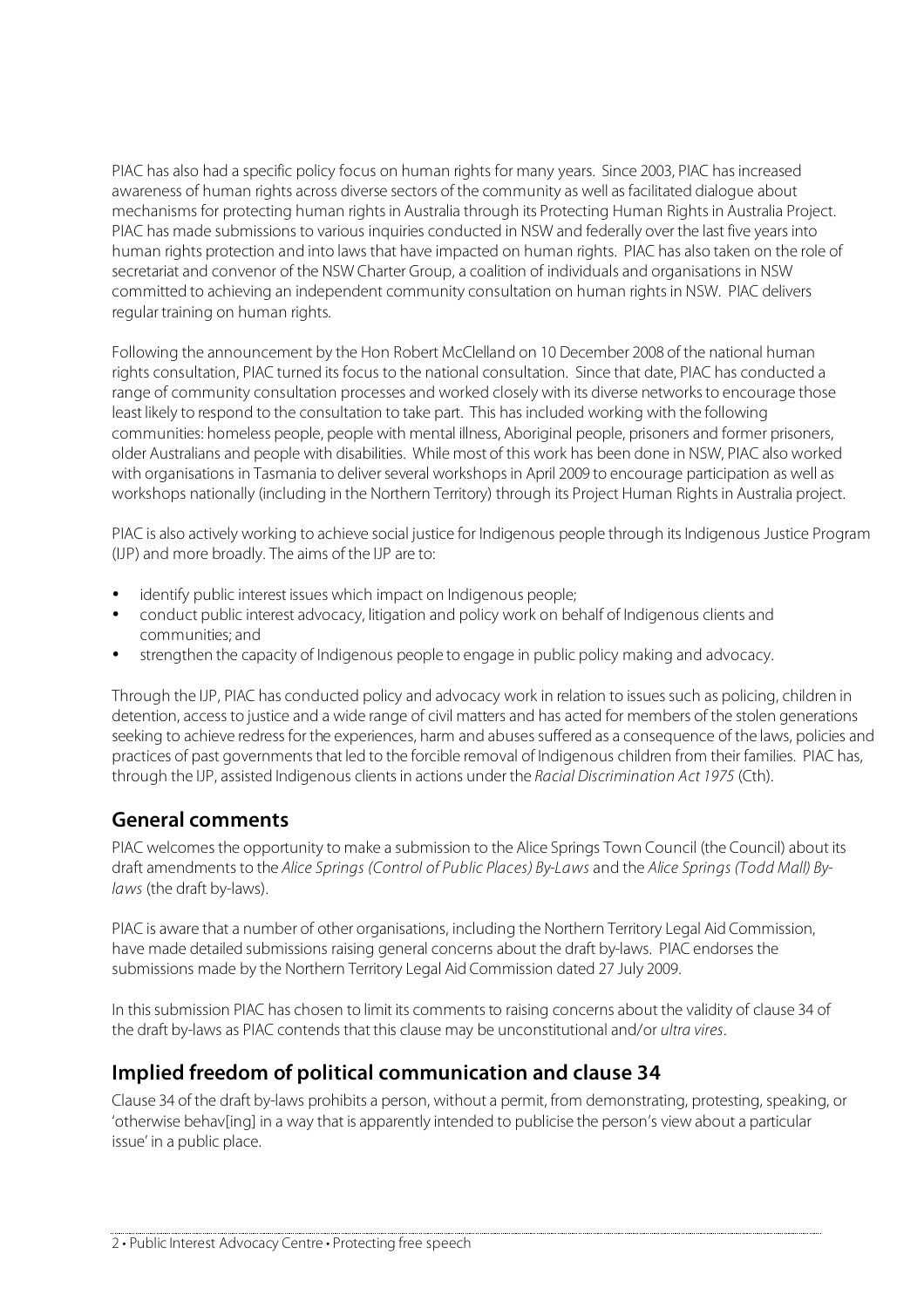PIAC takes the view that this clause may be invalid on the basis that it amounts to an unreasonable interference with the right to freedom of political communication implied in the Commonwealth Constitution.<sup>4</sup>

The implied constitutional freedom of communication does not apply to all forms of communication, but rather is limited to communication about government and political matters.<sup>5</sup>

The test for determining whether a law infringes the implied freedom of political communication is as follows:

First, does the law effectively burden freedom of communication about government or political matters either in its terms, operation or effect? Second, if the law effectively burdens that freedom, is the law reasonably appropriate and adapted to serve a legitimate end in a manner which is compatible with the maintenance of the constitutionally prescribed system of representative and responsible government and the procedure prescribed by s. 128 for submitting a proposed amendment of the Constitution to the informed decision of the people.<sup>6</sup>

In relation to the first question, namely whether clause 34 of the draft by-laws effectively burdens the freedom of communication about government or political matters, PIAC is of the opinion that while clause 34 may not be directed at regulating or restricting the discussion of political communication, its operation may have the effect of burdening political communication because it extends to any 'particular issue'.

Turning to the second question as to whether clause 34 is 'reasonably appropriate and adapted to serve a legitimate end in a manner which is compatible with the maintenance of the constitutionally prescribed system of government', PIAC is of the view that there are a number of factors that strongly suggest that clause 34 would not satisfy the second limb of the test.

Firstly, clause 34 would apply to all 'public places' within the Council local area. 'Public places' is defined in clause 5 of the by-laws in extremely broad terms and includes any place (whether or not the place is on private property) that a member of the public is allowed to use (but does not include the interior of buildings on private land from which trading is lawfully conducted).

Second, clause 34 applies not merely to groups of people who want to protest about political matters but to anyone behaving 'in a way apparently intended to publicise the person's views about a particular issue'.

Third, PIAC is concerned that the time and expense involved in obtaining Council's approval to hold a demonstration or publicise a view on a 'particular issue' would be prohibitive and contrary to the reality of political ideas, which often arise quickly, within the space of days or even hours, particularly when responding to decisions or announcements of government.

Fourth, PIAC notes that there is no review or appeal mechanism provided for in the by-laws to allow an individual to challenge (i) the refusal to grant a permit; or (ii) the conditions that have been purportedly imposed on a permit. As a result, if the Council for whatever reason refuses a permit then an individual is effectively precluded from exercising their constitutionally protected freedom of communication in Alice Springs municipality.

PIAC therefore considers that clause 34 is so broad and unfettered as to render the implied freedom of political communication illusory.

<sup>4</sup> See, for eg, Nationwide News Pty Ltd v Wills (1992) 177 CLR 1; Australian Capital Television Pty Ltd v Commonwealth (1992) 177 CLR 106;

 $5$  Levy v The State of Victoria, above n 2.

<sup>6</sup> Coleman v Power (2004) 220 CLR 1, [93]-[96] (McHugh J), [196] (Gummow and Hayne JJ), [211] (Kirby J).